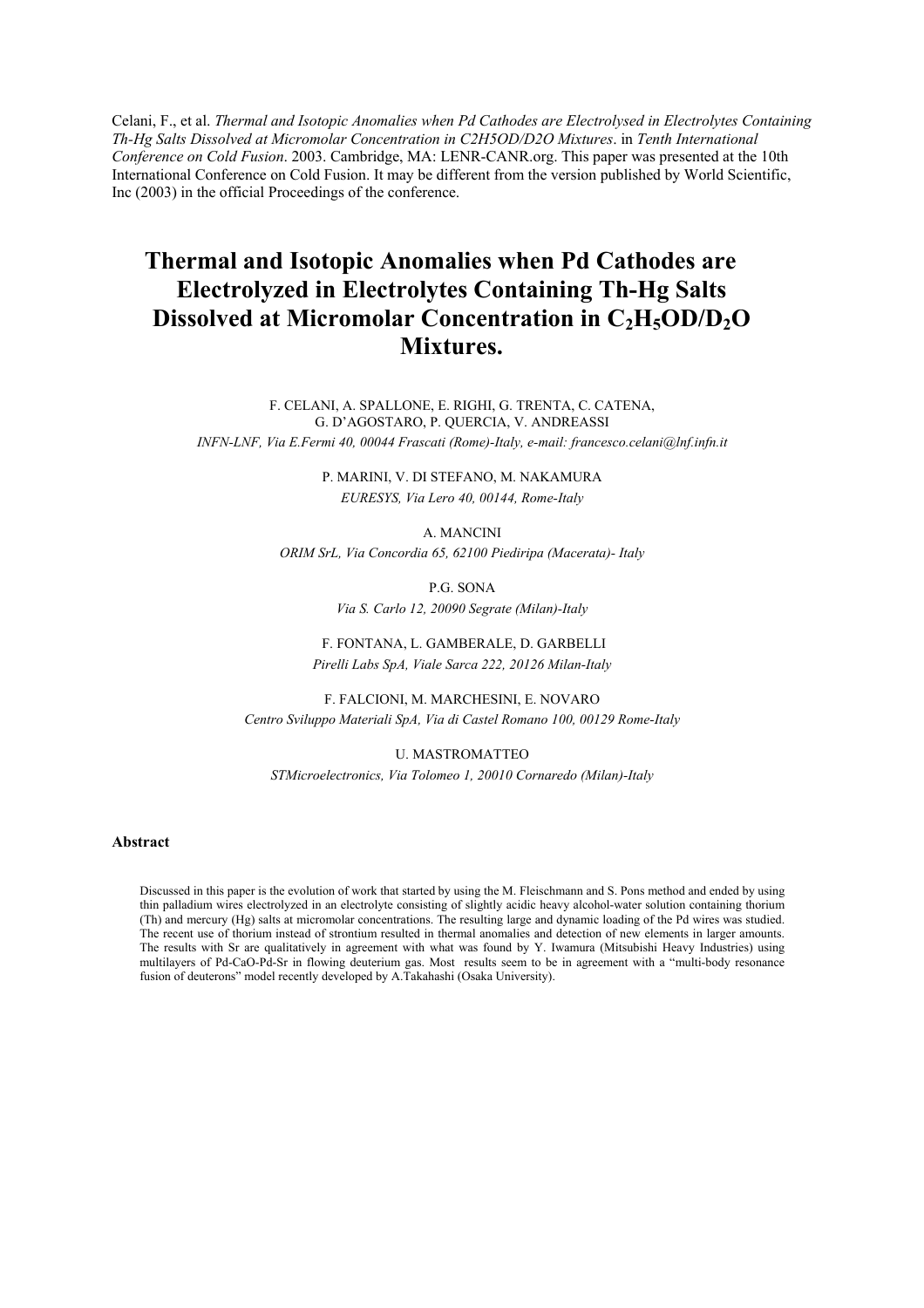# **1 Introduction.**

## *1.1 From heavy water D<sub>2</sub>0-LiOD to hydro-alcoholic Th-Hg electrolytes.*

Since 2000, we have employed a very particular electrolyte for loading Pd with D. This electrolyte is an acidic hydro-alcoholic mixture with small additions of uncommon ions like strontium (Sr) at very low concentrations (10<sup>-5</sup> -10<sup>-4</sup>M) and mercury (Hg) at even lower concentrations (10<sup>-6</sup> - 10<sup>-5</sup>). Recently (January 2003) we replaced the strontium with thorium at a concentration near  $10^{-5}$ M.

To explain why we used such a "strange" electrolyte, let us begin with a short history of our experimental approaches, with both key results and turning points.

# *1.2. Deep underground measurements and fracto-emission phenomena.*

Just three days after Martin Fleischmann<sup>(1)</sup> and Stanley Pons<sup>(1)</sup> (Univ. of Utah, Salt Lake City, USA) announced their discovery, we constructed our first electrolytic cells based on the Fleischmann-Pons description.

 Since April 15, 1989, studies were made in the deep-underground "Gran Sasso Laboratory" of INFN-Italy. The Pd rods were sometimes replaced by thin-walled Pd tubes in order to reduce the deuterium loading time and to induce the deuterons to flow from the outer surface in contact with the electrolyte to the empty inner surface. In addition, we tested Ti bars as described by S. E. Jones<sup>(2)</sup>. We<sup>(3, 4)</sup> were looking mainly for neutrons from D-D fusion using a very low background in the Gran Sasso, typically near  $10^{-6}n^*cm^{-2} * s^{-1}$ , which is about 1000 times lower than at sea level. We detected neutrons at  $10^{-23}$  -  $10^{-20}$  n/s, the so called "Jones level", with up to  $10^{-17}$  n/s during some burst emissions. These effects were found when the electrolytic cell was operating in a variety of nonequilibrium conditions. A procedures consisting of first loading (about one hour after the start-up), rapid onoff cycles of the electrolysis current, AC electrolysis using high frequencies, cell irradiated by intense pulsed light sources, and fast cooling of the electrolyte by immersion of the cell into a vessel containing liquid nitrogen were used.

 We also found neutron emission from Portland cement cured with heavy water and during the superconducting transitions of deuterated high temperature, YBCO type, superconductors<sup>(5)</sup>. S.E. Jones<sup>(6)</sup> also reported similar results. We tried to stimulate "extra neutrons" from deuterated YBCO using a weak (2200 n/s) Am-Be neutron source. This produced "extra neutrons" at high multiplicity (3) mainly during the superconductivity transitions<sup> $(7)$ </sup>, as in previous experiments<sup> $(5)$ </sup>.

All these experiences convinced us that most of the neutron emission results could be produced by the fracto-emission phenomena<sup>(4)</sup>, well known since 1938 (with pioneering work in Germany), which is of high scientific interest but of no practical use because most of the positive results are associated with irreversible phenomena.

After 2 years of experiments in the Gran Sasso Laboratories, we realized that the D-Pd system could be thought of as "working" just like an Otto-Benz engine cycle. First, the Pd lattice is filled with the proper fuel (deuterium). Second, the deuterium is stuffed into the lattice, for example through electrolytic loading. Third, a triggering spark must occur, induced by transient phenomena, which will provide for the nuclear "firing". Finally, nuclear ashes are produced. Unfortunately, at that time (1991), both the necessary D-loading threshold value and the nature of a "really effective trigger" were unknowns that require a direct determination of the actual D/Pd loading ratio.

#### *1.3. Search for excess heat: the A. Takahashi L-H electrolysis procedure.*

Beginning in 1992, we started a search for anomalous heat generation by adopting the so called "sawtooth, low-high current" electrolytic loading cycles as developed by Akito Takahashi<sup>(8)</sup>. We used LiOD 0.3M in D<sub>2</sub>O, Pd plates of 25mm x 25mm x 1mm, and a maximum current density of about 0.5A/cm<sup>2</sup>. During the experimental work with this technique, and after extensive discussions with A. Takahashi, we concluded that excess heat was related to mechanical hardening and to the type of surface texture present on the Pd plates. The experiments were performed in a "normal" (not underground) laboratory where we measured<sup> $(9)$ </sup> by flow calorimetry excess heat up to 5-10% of applied power. We propose that "anomalous excess heat"is "triggered"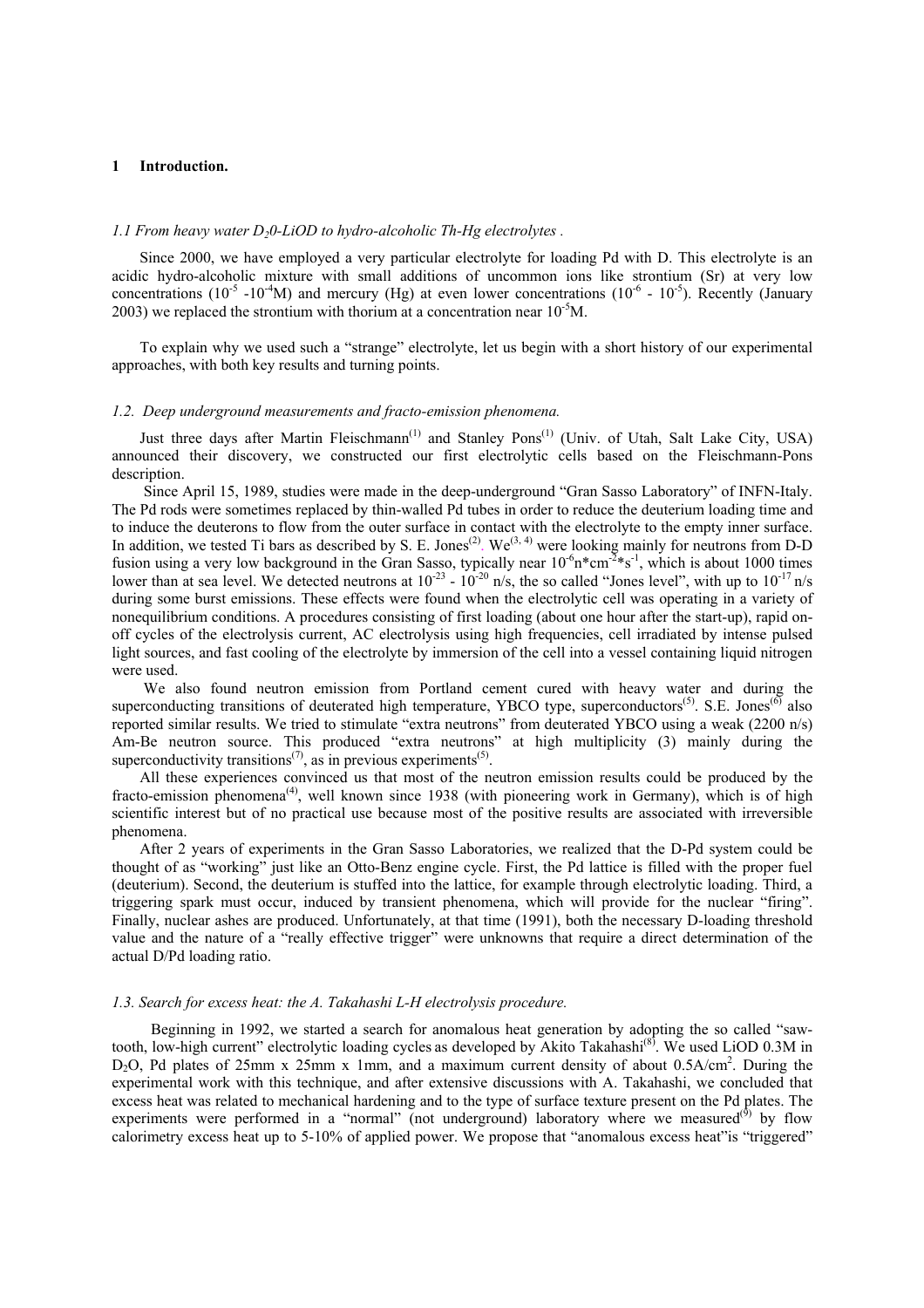by applying to the cell a low-high electrolysis current. We believe that the effectiveness of Takahashi procedure is caused by non-equilibrium conditions even during weeks of operation.

## 1.4. µ*s pulsed electrolysis (INFN-LNF method) and use of thin Pd wires.*

After these pioneer activities (1993), we came to the conclusion that the necessary and sufficient conditions for the Cold Fusion phenomena to occur can be expressed as follows:

- a) Loading of D in the Pd lattice to give a D/Pd ratio  $>0.9$ .
- b) "Motion" of deuterons at the cathode surface and/or into the Pd lattice without deloading.

Regarding the condition a), we set-up and tested (1993) a very interesting and original method: the "High Power, High Frequency, Pulsing Electrolysis" (HPPE), which could operate at a very high current density up to 12A/cm<sup>2</sup> using "Takahashi type" plates and several hundred A/cm<sup>2</sup> when applied to thin wires. This current produced a high cathodic overvoltage because, according to the Tafel law, the overvoltage is proportional to the logarithm of current density.

The home made pulsed power supply could deliver to the cathode high voltage and high current pulses up to 250V and 150A. In addition, these pulses had a rise-time of <100ns at a peak current of less than 40A, a duration of 500--5000ns, and a repetition rate of 100-30000Hz. The overall maximum duty-cycle was 5% and the power was 80W.

The first tests using this technique were applied to cathode plates<sup>(10, 11, 12)</sup>. Unfortunately, continuous monitoring of the D loading could not be obtained using the electrical resistance of the cathode (see below, Ref. 13) because the resistence of the plates was too low. On the other hand, Coulomb-metric measurements<sup>(9, 10, 11, 12)</sup> give accurate results only at the beginning of the loading, when the deuterium absorbed is relatively large with respect to the total discharged D. When the loading ratio is high and the loading rate is low, i.e. when it is most interesting to know exactly what is happening, the accuracy becomes unacceptably low.

Later on, considering the capital importance of a direct and continuous evaluation of D/Pd ratio, and after profitable discussions with Giuliano Preparata<sup>(16)</sup> and Emilio del Giudice (University and INFN at Milan-Italy), we used thin cathodes (50-100µm thick) and long Pd wires because of their sufficiently high resistance.

Thin wires give a number of advantages.

- Continuous monitoring of the actual loading ratio in the Pd cathodes is possible. In fact, it is known that a precise relationship exists between the Pd electrical resistivity and the loading ratio x (at fixed temperature), the so called "Baranowsky curve". The Pd electrical resistivity is usually expressed as  $R/R<sub>0</sub>$ , where R is the resistivity at a H/Pd ratio and  $R<sub>0</sub>$  is the initial resistivity. Therefore, it is possible to follow the progress of the loading process by measuring the cathode resistance .
- A flux of deuterons can be created. When a dc or ac current flows through a thin Pd cathode, the voltage drop forces the deuterons to move inside the Pd lattice (ref. 13, 14, 15). Because of the skin effect, this variation on the Cohen effect is magnified when a square wave, i.e. one having a fast rise time, is used instead of the sinusoidal current pulse.

By operating with thin Pd wires, both of the above conditions could be met.. The typical energy gain obtained with this technique<sup>(13, 14)</sup> ranged from 5 to 40% of applied power. Our best result was an energy gain of the order of 200% lasting over 12 hours, with an input power of about 50W(15). The HPPE technique also allowed for better reproducibility. Occurrence of excess heat was found less dependent on the purity and metallurgy of the Pd cathodes and had a success between 20% and 30%.

Besides these interesting results, a serious drawback appeared when we started to use long thin Pd wires. The self-inductance of the wires could produce sudden undershoot and overshoot voltage spikes that were difficult to manage even by using ultra-fast power diodes. In many cases, such spikes caused catastrophic failure of the data acquisition system in addition to generating high-power and high-frequency "noise". The time and expense of repairing the measuring equipment forced us to suspend most of the research program using this powerful method (1998). We now use the method only for some explorative tests. Meanwhile, the use of thin Pd wires as cathodes gave us the idea to develop, in parallel with the HPPE technique, a completely new approach to meet the above mentioned requirements.

## *1.5. The impurities problem.*

When thin wires are used as cathodes, it is necessary to use very dilute electrolytes, i.e. around  $10^{-4}M$ . At such low concentrations, the purity of  $D_2O$  becomes crucial. We found that certain metallic impurities, usually dissolved in D<sub>2</sub>O, are galvanically deposited on the cathode and formed an impervious layer, which could seriously hinder the loading process. Such problems were known since 1994 after several Pd plates used during the HPPE technique were examined by SEM. Some our unpublished results were shown, discussed, and videorecorded at the Minsk Symposium<sup>(11)</sup>.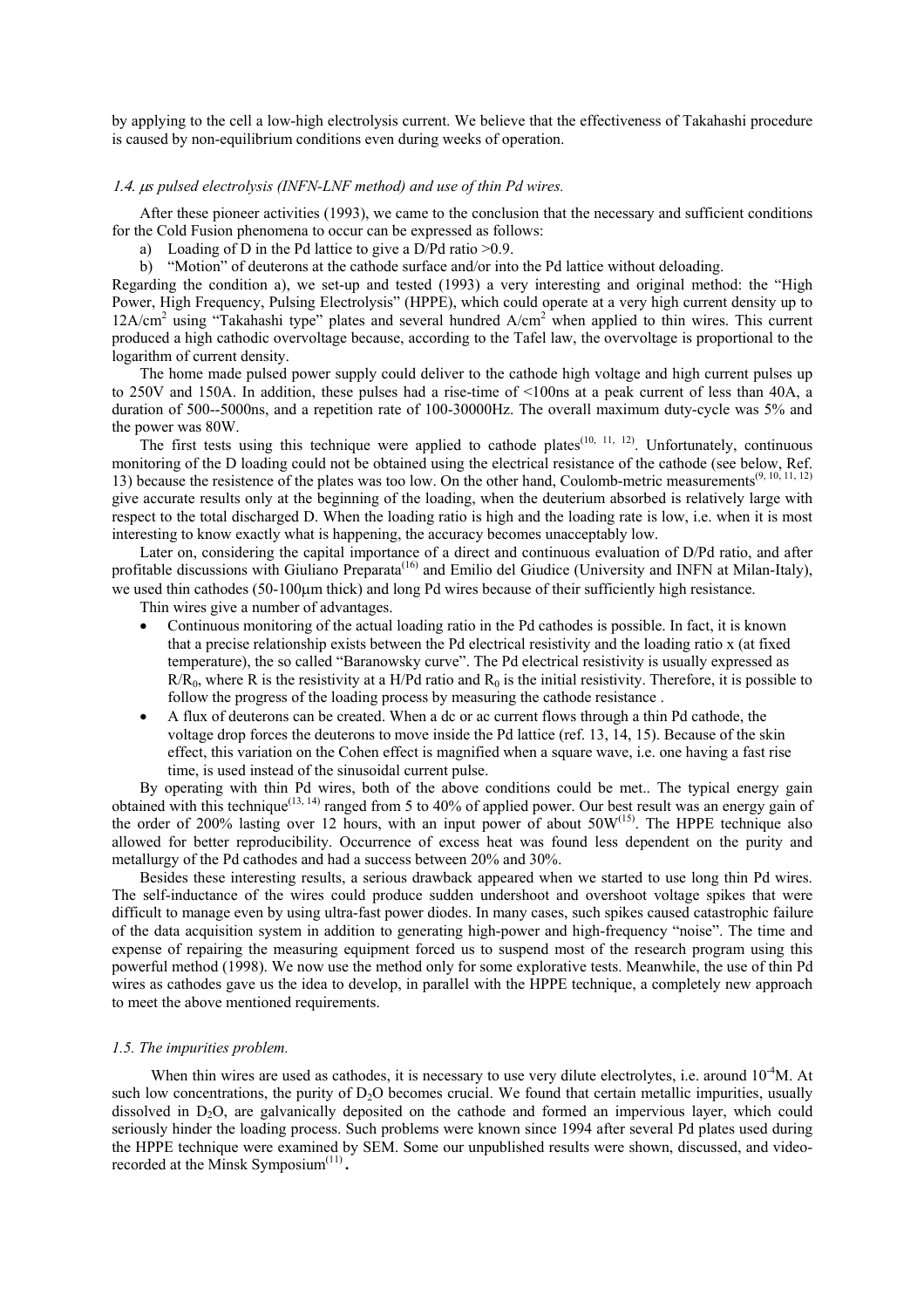## *1.6. Proper poisoning of Pd surface.*

High deuterium loading of Pd can be achieved by altering the physical-chemical properties of the cathode surface instead of using HPPE. The following main processes occur at the cathode surface:

- a)  $2H_2O + 2e^- \rightarrow 2H_{(adsoth.)} + 2OH^$ local alkalization in proximity of the cathode
- b)  $H_{(adsorb.)} \rightarrow [H]_{Pd}$  loading reaction
- c)  $2H_{(adsorb)} \rightarrow H_2$  parasitic reaction (bubbling out of H<sub>2</sub> gas)

First, reaction c) should be inhibited as much as possible. This can be done by reducing the catalytic properties of the surface by forming a thin, continuous, but not impervious layer of some appropriate substance. Our first idea was to add to the electrolyte small amounts of metallic ions capable of precipitating insoluble hydroxides on the cathode surface using the local alkalinity to initiate the process. The pH values at the cathode surface can be controlled by changing the current density. Unfortunately, most of the metallic ions (i.e.  $Fe^{+3}$ ,  $Cu^{+2}$ , Ni<sup>+2</sup> etc.) capable of precipitating as insoluble hydroxides tend to form compact and almost impervious metal layers on the cathode surface.

## *1.6.1. Searching for new electrolytes, acid environment.*

It is known that an alkaline environment promotes the precipitation of alkaline-earth carbonates. It is also known that alkaline-earth ions, because of the strongly negative value of their standard potentials  $E_0$ , cannot be galvanically deposited as metals. Accordingly, we found<sup>(17, 18)</sup> that small amounts of  $\text{SrCl}_2$  (10<sup>-5</sup>--10<sup>-4</sup>M) added to an acid ( $pH=4$ ) electrolyte, produce a thin and porous layer of  $S<sub>rcO</sub>$  on the surface of the cathode, when, and only when, the electrolysis current density exceeds a certain threshold value. The small amount of  $CO<sub>3</sub><sup>2</sup>$  ions normally present in water are largely sufficient to insure precipitation of  $S<sub>r</sub>CO<sub>3</sub>$ .

Operating with light water and with this type of electrolyte, H/Pd ratios greater than 0.97 (R/Ro<1.4) were achieved $^{(17)}$ .

# *1.6.2. The micromolar Hg addition and discovery of new "heavy water" bacteria.*

It is known that Hg exhibits a very high cathodic over-voltage of 1.21V in 1N HCl at  $10^{-2}A/cm^2$ , which is thought to reduce H+ loss and H-H recombination at the electrode surface. Accordingly, we decided to test whether the addition of Hg ions could increase the Pd overloading. It was found that in the presence of even very small amounts ( $10^{-6}$ - $10^{-5}$ M) of mercury ions (Hg<sup>+</sup>, Hg<sup>2+</sup>), the loading ratio (H/Pd) was strongly increased to give our best result of  $R/Ro = 1.15!^{(17)}$ .

The required amount of Hg ions is very critical. In fact Hg ions are reduced to metallic Hg on the cathode surface, thereby forming an amalgam, which beyond a certain concentration of Hg becomes impervious and stops the loading and deloading processes.

Once the correct amount of Hg salt was established, the loading ratios of H/Pd were in most cases excellent and reproducible with R/Ro $<<$ 1.3 being currently achieved<sup>(20)</sup>. Our results were reproduced by Pirelli Labs<sup>(21)</sup> (Milan-Italy) and SRI- International<sup>(23)</sup> (Stanford-USA). All things considered, it seemed we were dealing with a pretty good loading protocol in 1999.

When we tried to apply such a protocol for D loading using  $D_2O$ , the results were consistently worse<sup>(18)</sup> and less reproducible. The reasons for such failures were:

- The impuritie concentration usually present in the "as received" heavy water is too large. Double distillation of  $D_2O$  is a necessary but not a sufficient pre-treatment.
- Heavy water contains bacteria belonging to two new species. One of these, *Ralstonia* type<sup>(19)</sup>, was found to form colonies on the cathode surface, which hinder the proper formation of the Sr carbonate layer. Moreover, such bacteria can metabolize almost any kind of heavy metals, including Hg and uranium, thereby removing them from the electrolyte. Finally, they can change the pH of the solution up to about 9. A bulk precipitation occurs at such a pH, thus preventing formation of a very thin precipitate on the cathode surface. Our loading procedure works properly only when the mean pH value of the solution is about 4 and the pH is expected to rise up to 10 only in the proximity of the cathode as a consequence of the applied current density(22)*.*

This bacteria has been submitted for registration in June 2000 (DDBJ –Japan and NCBI-USA) with the name of *Ralstonia detusculanense* and accepted on October 2001. The potential for bio-remediation has yet to be fully explored.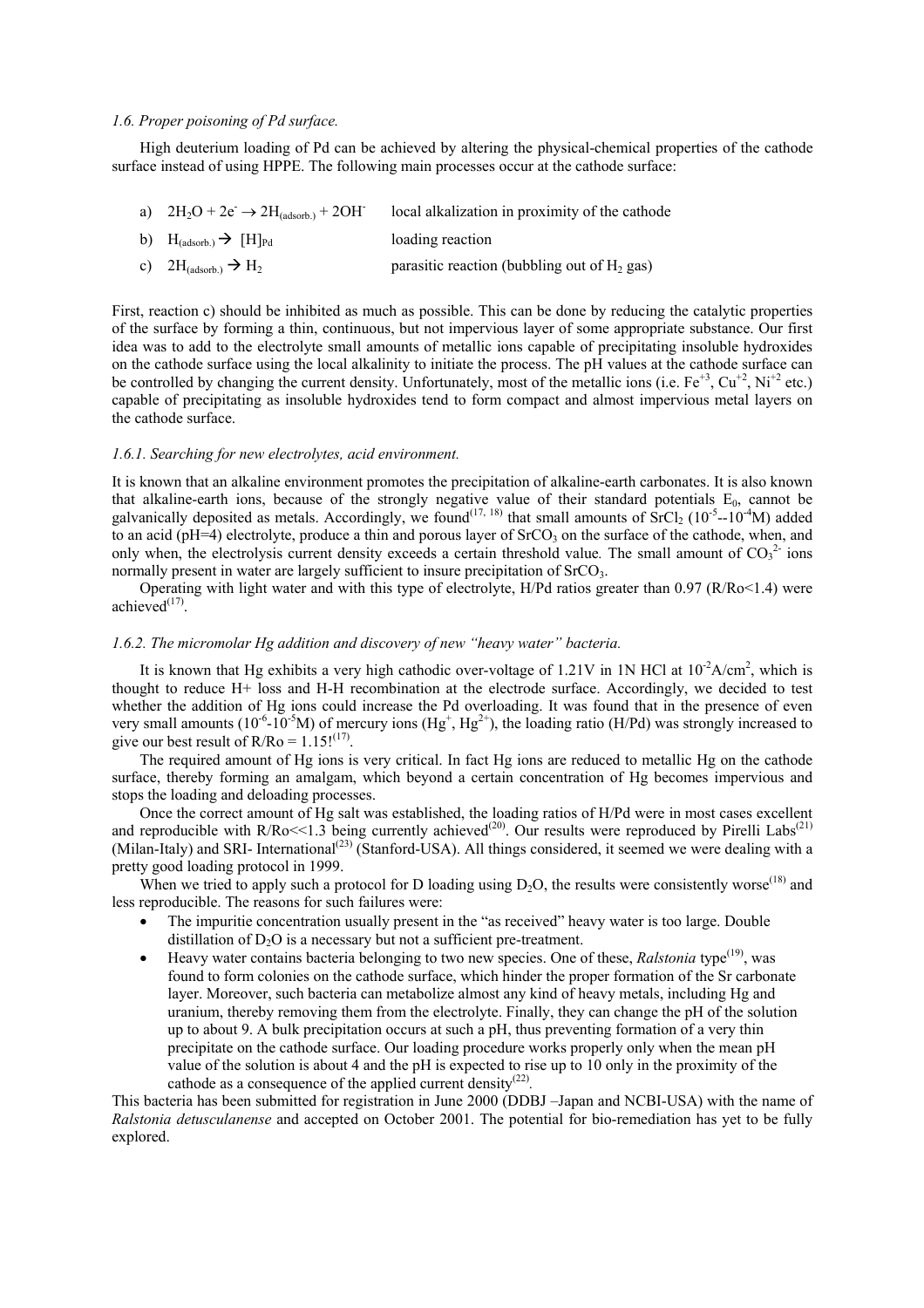We found that a particular and very complex procedure was required for satisfactory  $D_2O$  sterilization<sup>(18)</sup>. This includes double distillation in presence of KMnO<sub>4</sub>, firstly in acid and then in alkaline, while operating in dry nitrogen at 95°C.

We tried to eliminate at least part of the time consuming and troublesome pre-treatments needed not only to "kill" the bacteria but also to free the heavy water of inorganic and organic pollutants.

# *1.7. Use of alcohol-water solution and Sr-Hg salts. Possible "intrinsic" production of Pd nanoparticles. Replication Iwamura experiment.*

The main controlling parameter of the D-Pd loading is the ratio between the total amount (not the concentration) of the impurities present in the electrolyte and the surface area of the cathode. Consequently, we propose two simple ways to solve the problem.

- a) A small cell can be used containing only 50 ml of electrolyte.
- b) The cell currently used in our experiments, whose volume is about 1000ml, can be filled with a new electrolyte that is prepared by diluting the impure heavy water with a suitable organic solvent.

The reduction to 50ml is equivalent to a 20 times reduction of the impurities. However, the second approach is more attractive because it does not require construction of a new cell and the ratio between organic solvent and heavy water can be varied over a wide range.

As far as the choice of the organic solvent is concerned, the following requirements should be satisfied:

- large miscibility with water:
- very small amount of  $H_2O$  present as residual impurity (to avoid isotopic contamination in D loading);
- negligible acid properties with no isotopic contamination for partial dissociation in  $H^+$  ions;
- boiling point not far from  $100^{\circ}$ C.

Alcohols, ketons and esters seemed to be the most promising solvents.

After several experiments we found that the partially D substituted ethyl alcohol  $(C_2H_3OD)$  was the best choice. It does not exhibit significant isotopic contamination and it is available at a reasonable price of about 1100Euro/l. Nevertheless, for our purposes distillation was necessary before use (see below). Moreover, distillation of the D<sub>2</sub>O was also very effective in improving reproducibility and eliminating unexpected impurities. This requirement became clear when the cathode was subjected to ICP-MS analysis after the study. $^{(26)}$ 

 We performed a series of experiments with hydro-alcoholic solutions containing small amounts of Sr salts and Hg ions during which we found excess heat<sup>(22)</sup> and tritium<sup>(24)</sup> well above background. We found that in the hydro-alcoholic environment, during the anodic phase of our loading cycles, the Pd electrode is eroded. Significant amounts of very fine Pd particles are found at the bottom of the cell at the end of the experiments. ICP-MS analysis after electrolysis showed the presence of Pd in this black powder<sup>(26)</sup>. After several loadingdeloading cycles, the Pd wire could absorb deuterium quickly and without applied current to give D/Pd up to 0.75. Such a behavior appears to result from increased activity of the Pd surface. We would like to point out that Yoshiaki Arata (University of Osaka, Japan) has stressed the importance of *nano-structures* in order to get loading of Deuterium in Pd (even over 1/1). As consequence, very large amounts of "anomalous excess heat" and  ${}^{4}He^{(27)}$  are observed. It is possible to suggest that the increased activity exhibited by our Pd wires is caused by formation of *nano-structures* on its surface, similar to those obtained by Yoshiaki Arata.

Y. Iwamura <sup>(25)</sup> showed that Sr is apparently transmuted into Mo (molybdenum) in a gas loaded system. We tried to check whether such a transmutation could occur also after the repeated D-Pd loading/deloading cycles in our experimental set-up. In July 2002 we were ready to perform an independent variant of the Iwamura experiment. Before starting, we analyzed by ICP-MS all the components present in the cell including the electrolyte  $(C_2H_5OD, D_2O, SrCl_2, DCl, HgCl_2)$ , and pieces of the Pd cathode and Pt anode. At the end of the repeated D-Pd loading/deloading experiment, the electrolytic solution was vacuum dried. The residue was collected and again analyzed by ICP-MS together with the Pd cathode after it was dissolved in aqua regia. Mo was found in excess of any possible contamination, and the isotopic composition of the Mo was different from the natural one<sup>(26)</sup>. It appears that the phenomenon first discovered by Y. Iwamura in a flowing deuterium gas system also occurs in our electrolytic cell when operated using our loading-deloading procedure.

#### *1.8. Thorium salts as electrolyte.*

In January, 2003, we substituted Th salts for the Sr salts used previously. We decided to test whether something similar could happen in our experiments, based on some 1998 results indicating possible Th transmutations during high-power AC (50Hz) electrolysis with zirconium electrodes<sup> $(28)$ </sup>. Like Sr, Th ions can form an inorganic precipitate on the cathode surface as  $Th(OH)_4$  (solubility product Ks =  $10^{-50}$ ), by action of the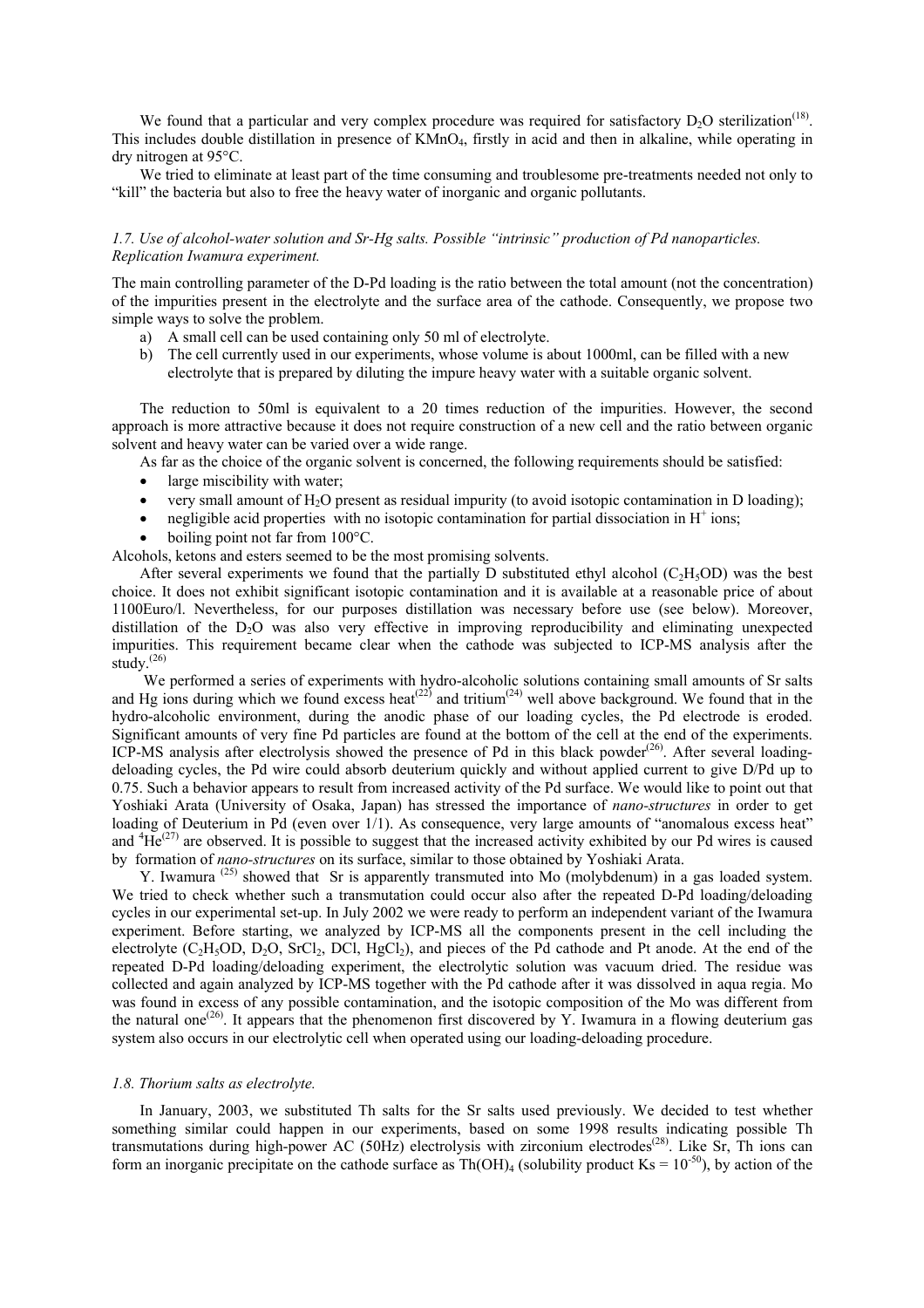current density. Another similarity to  $Sr^{+2}$  is that Th<sup>+4</sup> ions cannot be galvanically deposited because of the highly negative value of their standard potential ( $E_0 = -1.899V$ ).

Accordingly, as objectives of the present work, the following were sought:

a) occurrence of excess heat,

b) presence of foreign elements in both the cathode and the cell after electrolytic loading. The operations were performed with electrolytes containing small amounts of Th and Hg salts.

### **2 Experimental set- up**

# *2.1 Electrolytic cell and flow calorimeter*

The cell configuration is shown in Fig. 1. The sample holder, a PTFE tube, is placed in a 1000 ml borosilicate glass (type 3.3) cylinder ( $\varnothing$  67mm, height 460mm). The cathode and anode are both "U" shaped and are located on the opposite walls of the holder, facing each other. The cathode is a thin ( $\varnothing$  50 km) long (60cm) Pd wire (total surface  $\approx 1$ cm<sup>2</sup>). In the lower part of the "U", at its center, a small weight (6g PTFE cylinder) keeps the wire tense during the Pd loading so as to compensate its 4 - 6% elongation. The anode is a Pt wire ( $\varnothing$  250µm, length 60 cm, purity 99.99%). A third Pt wire ( $\varnothing$  250µm, 30 cm long) is put exactly in the middle of the "U" shaped cathode for reference purposes.

To measure cathode resistance, an AC current (16mA, 10KHz, square wave) is superimposed on the electrolysis DC current, and the resistance value is continuously monitored using the resulting AC voltage drop.

A high quality LM135H thermometer (sensitivity 0.05°C), inserted in a PTFE tube, is placed in the middle of the cell, perpendicular to the cathode and anode. A Joule heater (max. 20W) is used to calibrate the calorimeter and is located between the electrodes in a peripheral position. It consists of a chain of 20 resistors inserted in a PTFE tube ( $\varnothing$  8mm, length 30cm) filled with thermal conducting grease.

The cell is pressurized (50mbar) and thermally insulated. The electrolysis gases and vapors are made to flow through a silicon oil bubbler and through a twin cold trap before reaching the atmosphere. The correction for this loss of energy is not yet applied, consequently all the data about excess heat are understimated.

The heat exchanger within the cell consists of a 500cm long PTFE pipe, outer/inner diameter 4/2mm, wound around the PTFE holder through which water flows.Temperature of the distilled water flowing in the pipe is continuously measured at the inlet and outlet of the heat exchanger with two LM135H thermometers. A computerized peristaltic pump (Masterflex 7550-62) provides a constant flow of distilled water (0.200ml/sec, with day-to-day stability of  $\pm 1\%$ , routinely measured every 12 hours). Water is picked up by the pump from a 2-liter reservoir to which it returns from the cell. The cell, water reservoir, and pump, are placed in a container held constant at 24°C.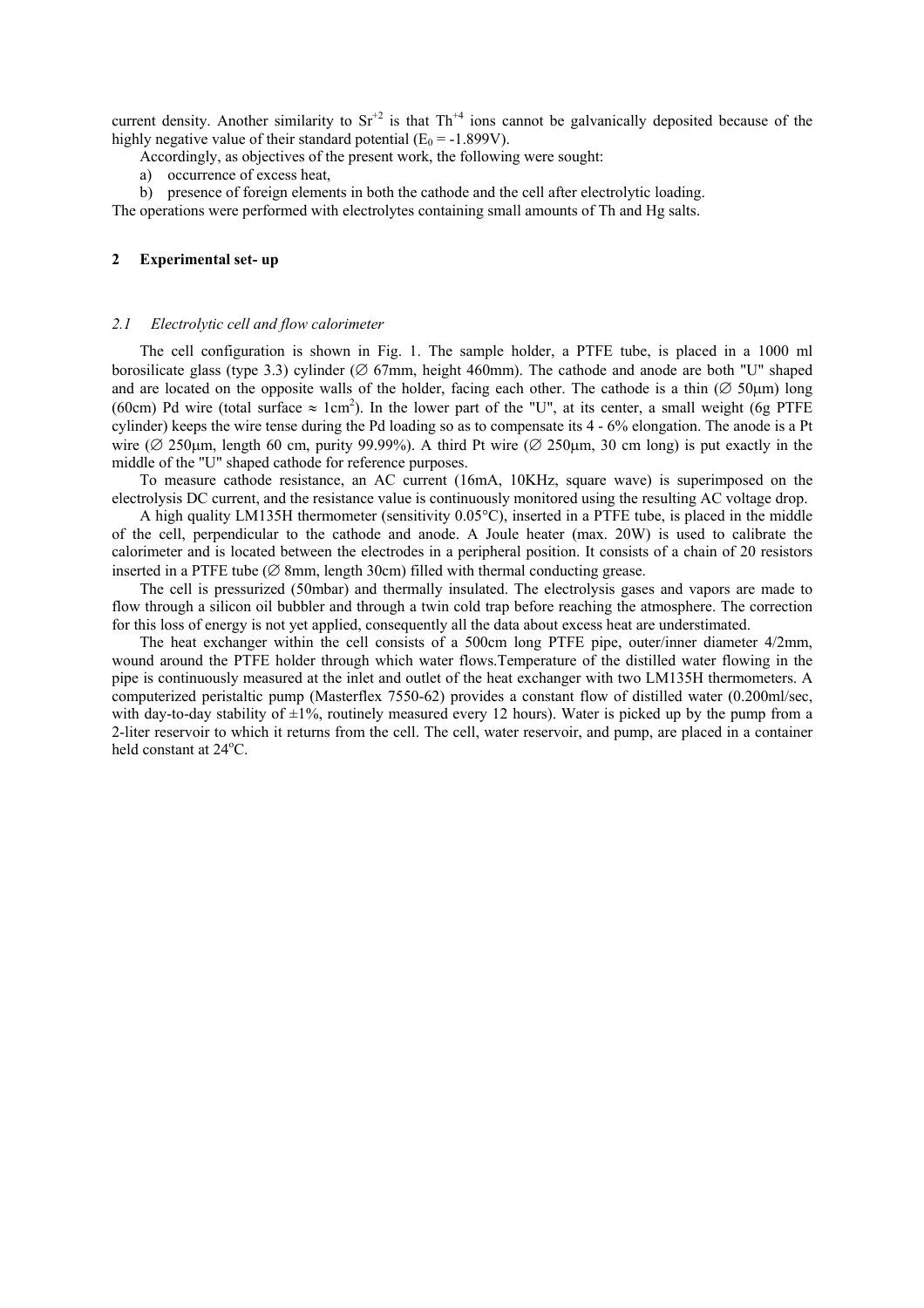

Figure 1 – Schematic view of the electrolytic cell.

# *2.2 Composition of the electrolyte*

A 93 to 7% by volume mixture of ethyl alcohol (C<sub>2</sub>H<sub>5</sub>OD) and heavy water (D<sub>2</sub>O) was used as the electrolyte, having a total volume of 750 ml.

The ethyl alcohol was previously vacuum distilled at 35° C in order to eliminate mainly sodium and iron and ultra-filtered using a 100nm, MILLIPORE PTFE filter. The density was routinely measured (Mettler Toledo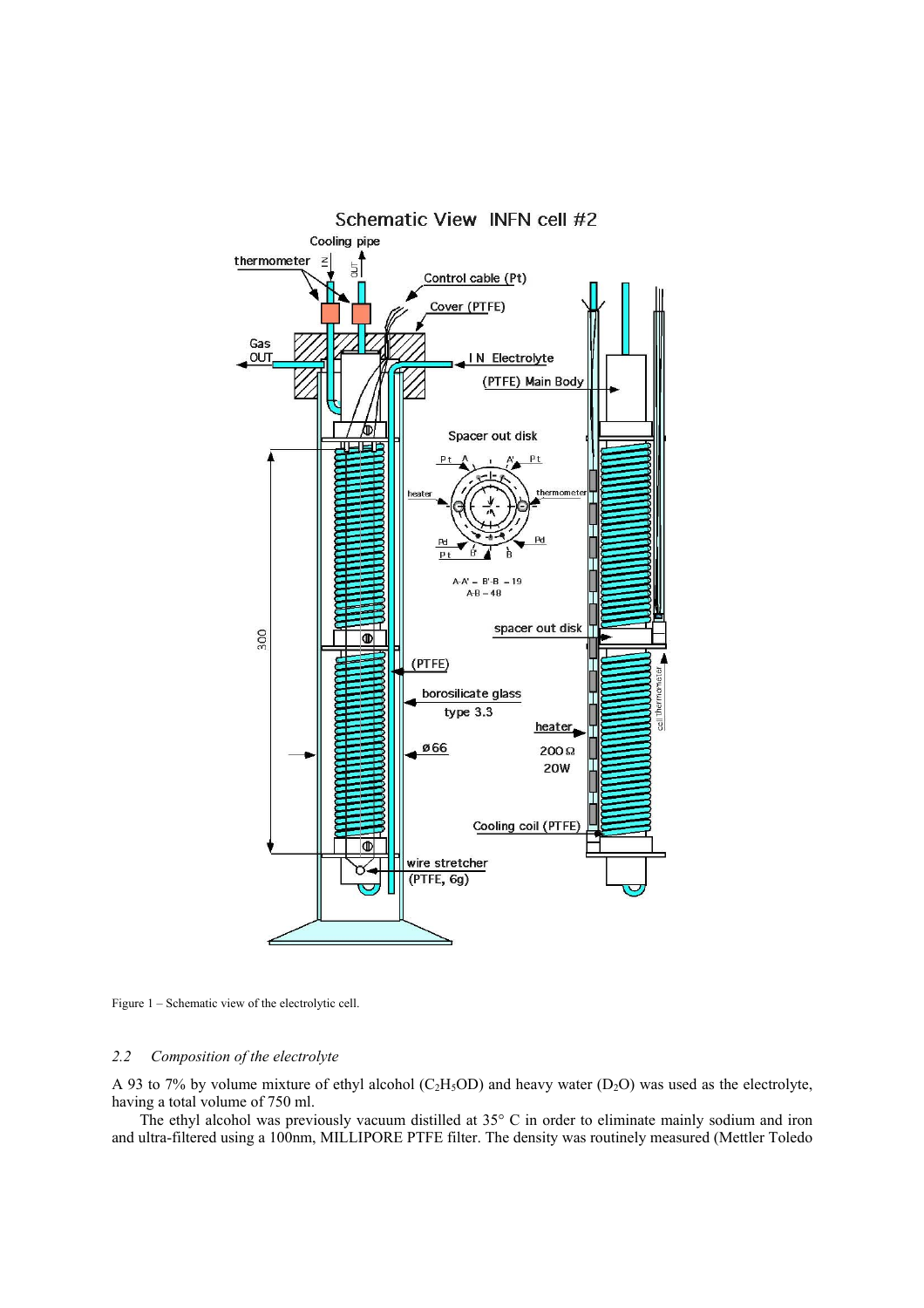DA-110M) before and after distillation, to confirm that no significant H<sub>2</sub>O contamination occurred during the operations.

The heavy water, 99.97% isotopic purity reactor grade (Ontario Hydro), was distilled at 45°C under vacuum and ultra-filtered before use. Density was measured before and after distillation. Th $(NO<sub>3</sub>)<sub>4</sub>$ , (5--15mg) was added to the electrolyte and the pH of the resulting hydro-alcoholic solution was adjusted to about 3 by adding a few drops of HNO<sub>3</sub>, in order to avoid precipitation of  $Th(OD)<sub>4</sub>$ .

# *3. Experimental results*

#### *3.1 Excess heat generation and abnormal resistance behavior.*

Under "normal" conditions when electrolysis current is switched off, the cathode resistance gradually increases toward its maximum because of D deloading. In contrast, when the electrolyte contains thorium, stopping the current causes the cathode resistance to decrease toward a miminum value (Fig. 2) where it remains stable for a few minutes. Finally, it starts to rise, moving gradually towards its maximum as expected.



Figure 2 – The fall in cathode resistance when the electrolysis is swithched off. R/Ro is the ratio between the actual resistance R and resistance at D/Pd=0. P<sub>elec</sub> is the power input due to the electrolysis current. P<sub>a.c</sub>. is the power input due to the a. c. current used to measure the cathode resistance.

We propose that before interruption of electrolysis, the wire was at a temperature higher than that of the solution, and the observed decrease in resistence was caused by cooling of the wire.

It can be easily demonstrated that the observed phenomenon cannot be attributed to Joule heating induced by the electrolysis current flowing into the cathode. In our loading cycles we kept the electrolysis current constant, typically at 10mA. The cathode resistance is about 60 ohm. Power input into the cathode is given by the formula: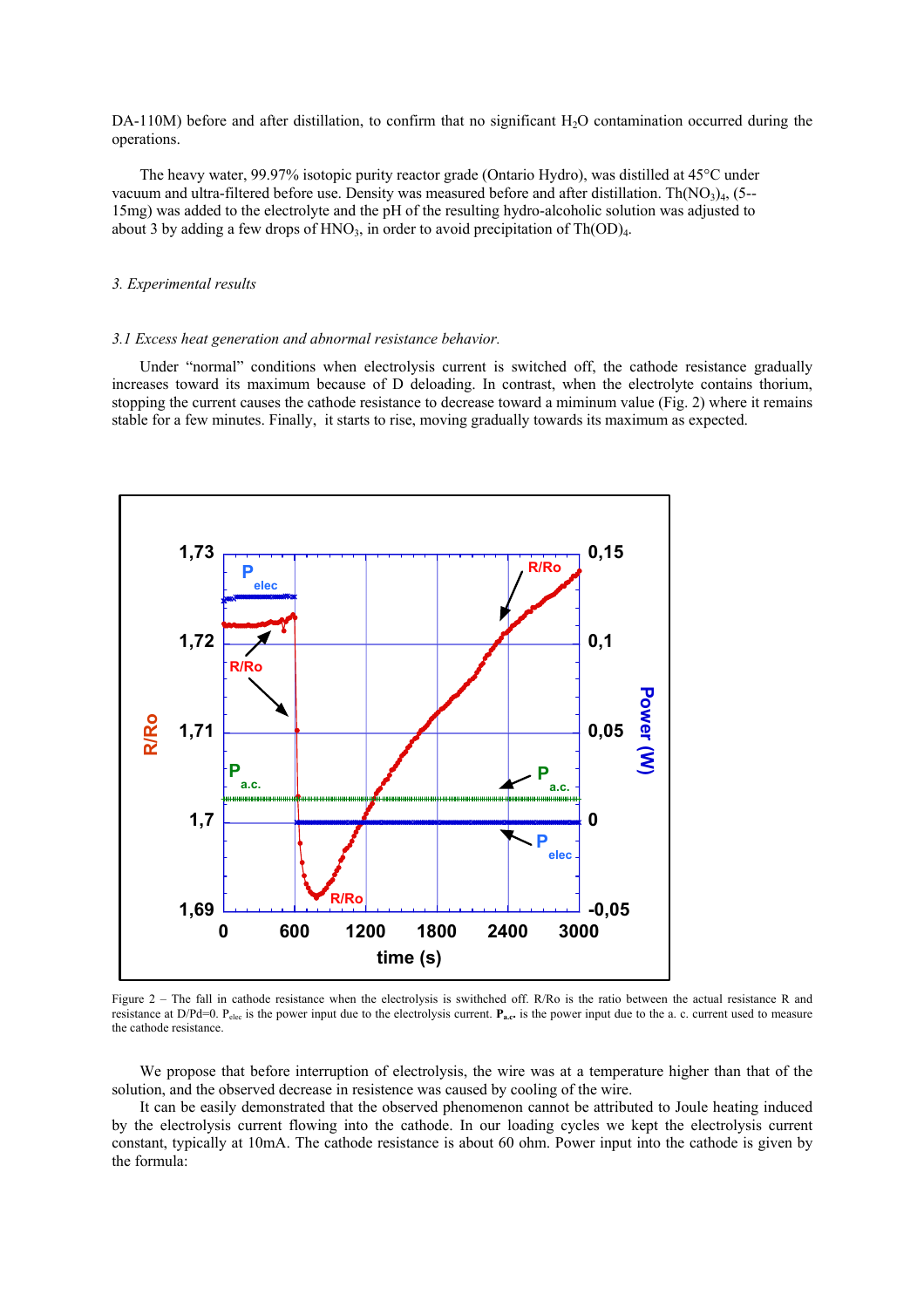# $W=i^2 \cdot R$

where R is the cathode resistance, and i is the current flowing into the cathode averaged along the wire. By roughly assuming that this current is equal to the electrolysis current, power experienced by the cathode cannot exceed 6mW. This amount of Joule heating has a negligible effect on the resistence. In order to achieve a quantitative evaluation of the observed phenomenon, we performed the tests summerized in Fig. 3.



Figure 3 – Evidence of the phenomenon of restoration of the R/Ro value with very low electrolysis currents and consequent demonstration that the drop down of R/Ro is not due to the shut down of the Joule effect. I<sub>elec</sub> is the electrolysis current.

After power was turned off and cathode resistance decreased, an electrolysis current of 0.5mA was applied again in the circuit. This supplied 15 microwatt of Joule heating to the Pd wire. No resistance rise can be expected from such a small amount of power. Yet, the resistance of the wire jumped up to 90% of the level it had reached before shut-down. Further incremental increases in the electrolysis current up to 3 mA produced progressively smaller increases in resistance. The test were repeated several times and the results were substantially the same.

It appears that the observed fall in cathode resistance was not due to the Joule heating induced by electrolysis current flowing into the cathode. In fact, the only plausible explanation we can find for the observed phenomenonis is that the Pd wire generates excess heat once a small electrolysis current is applied. The phenomenon, whatever it is, appears to occur at the cathode surface.

We previously recorded this kind of anomalous decrease in resistance several times during some previous loading experiments with alcohol-free electrolytes containing Sr-Hg. It was observed only once with as great an intensity when the hydroalcohlic Th electrolytes were used. The largest event with non-alcohol electrolyte was reported in Ref. 18, pg. 189, Fig. 8 where we cautiously proposed that the cell was producing excess heat.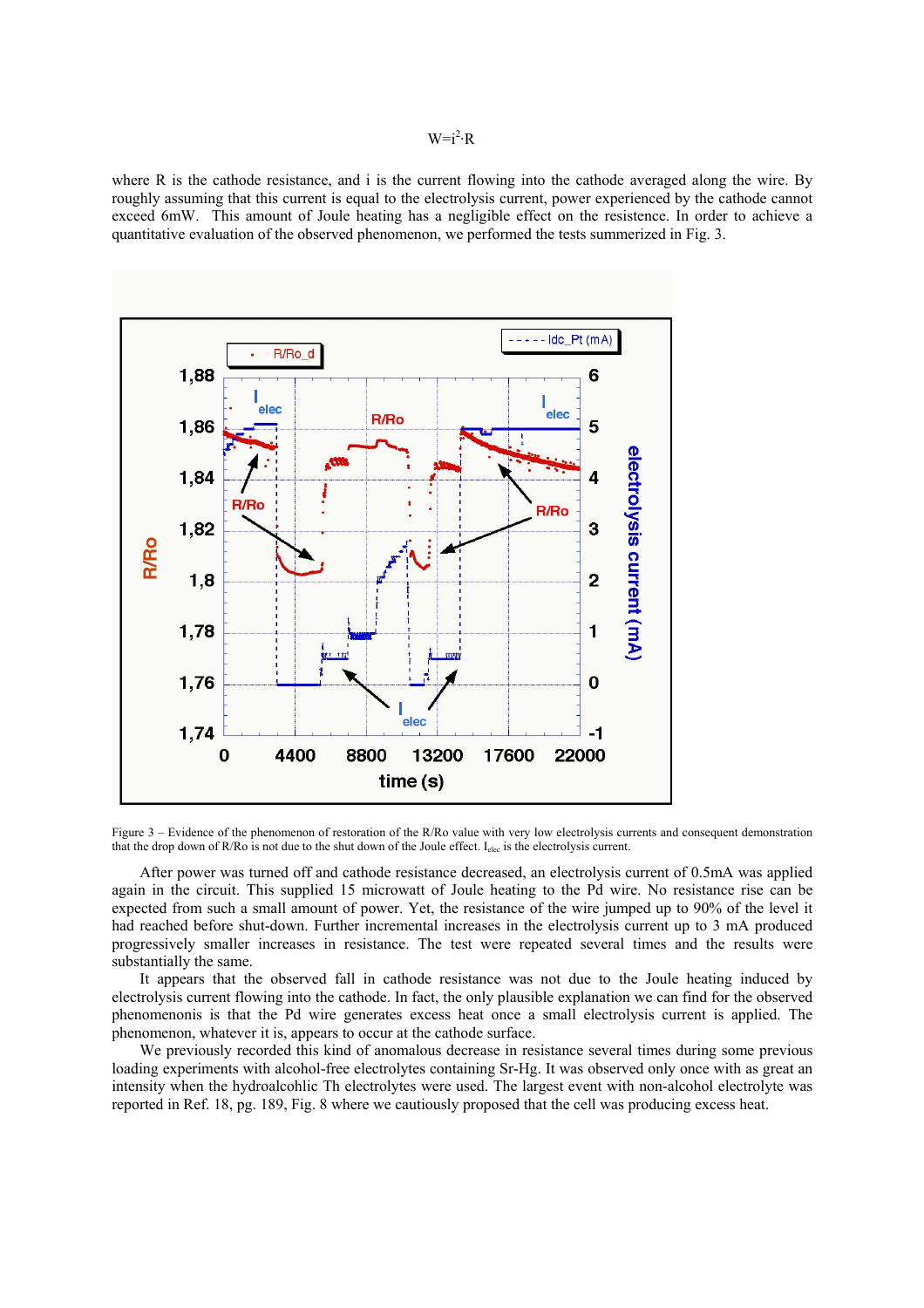

Figure 4 – Self calibration procedure. On the left side it is shown the increase of R/Ro due to the Joule effect produced by increasing the a. c. power input ( $P_{ac}$ ). On the right side it is shown the R/Ro drop down when the electrolysis power ( $P_{elec}$ ) is reduced.

# *3.2 Self calibration procedure.*

As we performed the tests described here, we realized we had on hand a simple method to assess and evaluate the occurrence of excess heat in the cell: the cathode itself can act as an "in situ" micro-calorimeter. Fig. 4 shows how this calibration can be achieved and how the excess heat can be rapidly and precisely estimated.

While DC current is supplied to the cathode, an AC current (about 100mA) is superimposed, which generates additional power of about 680mW. This additional power causes cathode resistance to increase from the initial R/Ro value of 1.775 to the final one 1.788, caused by the resulting temperature change. When the AC current is turned off, resistance returns to its initial value. In other words, a variation of 0.013 in cathode resistance ratio corresponds to an input power of 680mW. After this "calibration" was done, electrolysis current was switched off. We observed that the R/Ro ratio dropped from 1.775 to 1.744. Based on the previous "calibration", this change in ratio indicates that the cathode was generating  $31/13 \times 680$  mW =  $1621$  mW.

To evaluate the total power balance we have to consider total external power fed into the cell. About 150mW resulted from the DC electrolysis current. The net gain of ~1440mW means the output/input ratio is  $\sim$ 9.5. Because this auto-calibration method may be considered unconventional, we decided to confirm the excess heat using flow calorimetry.

#### *3.3 Flow calorimeter measurement.*

During the tests shown in Fig. 4, the cell was not thermally insulated because we had to visually observe the inside of the cell during the test to be sure the cylindrical weight kept the Pd wire under enough tension. As soon as we realized that the cathode was producing excess heat, we applied makeshift thermal insulation to the cell, to improve calorimetry. Nevertheless, diurnal temperature fluctuations  $(\pm 3^{\circ}C)$  caused the inlet water temperature to vary over a range  $\pm 0.5^{\circ}$ C. This change caused the calorimetric to oscillate by  $\pm 500$  mW during the day/night cycle. Despite this variation, measurement of heat generated within the calorimeter is still valid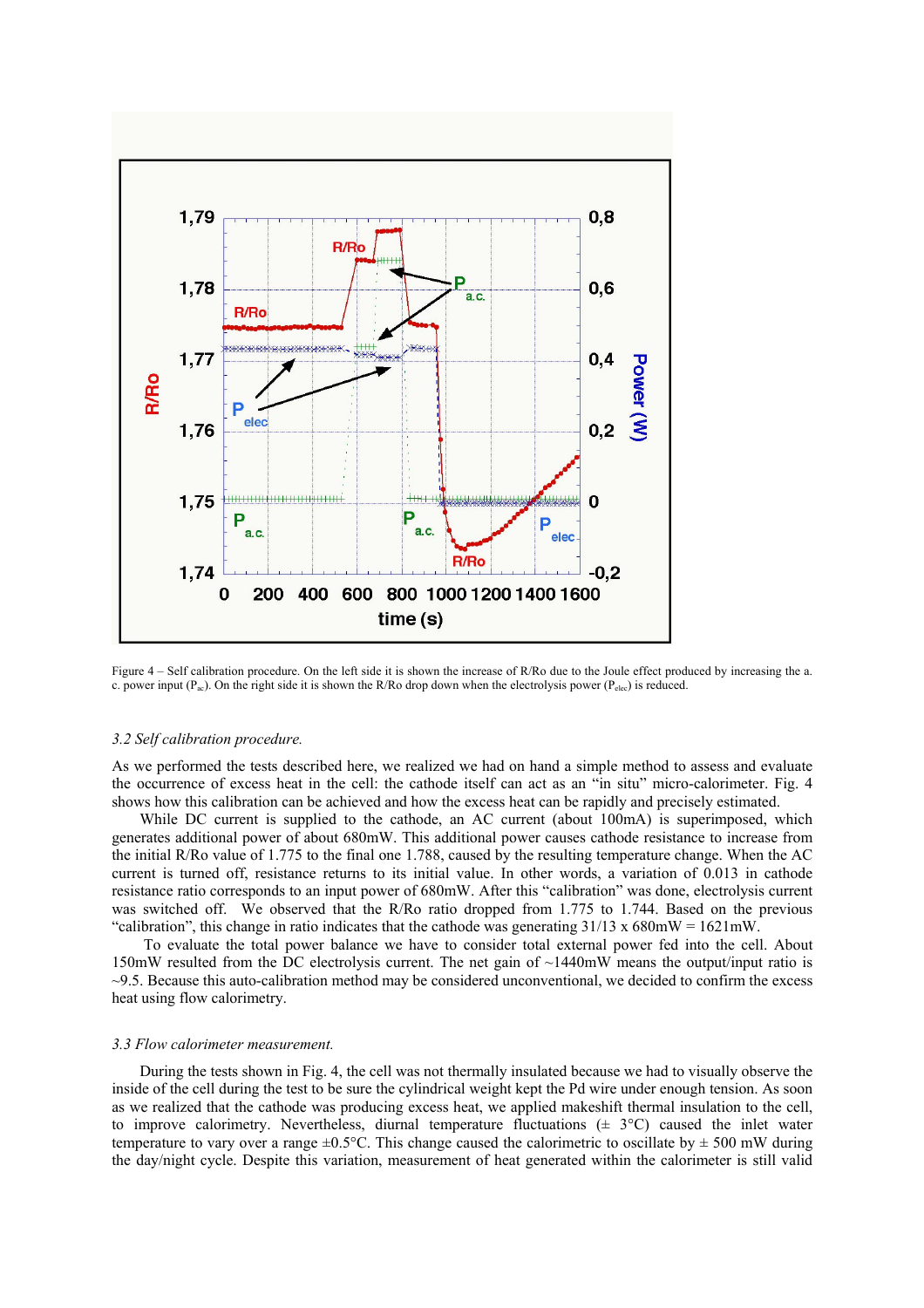because the calorimeter was used to make absolute measurements. In fact, the measured values are underestimated because of heat loss through the imperfect thermal insulation of the cell.

The absolute measurement of the heat flow out of the cell is shown Fig. 5. While the power input was maintained constant at  $\sim$ 150mW, the measured power output oscillated around an average value of 1400mW  $\pm 400$ mW, with a tendency to rise while the R/R<sub>0</sub> ratio slowly decreased, which indicated that the D/Pd ratio had increased during this time. Apparently, the flow calorimeter measurements are in substantial agreement with the "in situ" micro-calorimetric estimations. Further experiments are in progress to optimize electrolyte composition and heat recovery.

Surprisingly, we found that electrolyte consumption was over 5 times larger than predicted by Faraday's law. We suspect that this loss is caused by heat being generated in a few hot spots where temperature is very large. This local heating evaporates the solution so that gaseous  $D_2O$  and  $C_2H_5OD \div$  are lost in addition to  $D_2$  and  $O_2$ . We plan to build a new cell made from PTFE, quartz, HDPE, and mylar in order to detect IR radiation from the deuterated Pd wires using a thermo-camera.



Figure 5 – Flow calorimeter measurements.  $W_{in}$  is the total power input.  $W_{out}$  is the power flowing out of the calorimeter with the outgoing water flow.

#### **4. ICP-MS Measurements.**

## *4.1 Procedure*

ICP-MS measurements were performed in a chemistry laboratory operating under the ISO 9001 quality control protocol. The laboratory is located in the Interdisciplinary Research Area of Castel Romano (Rome), in the "Centro Sviluppo Materiali" building. The ICP-MS used is from HP & YOKOGAWA Analytical Systems, model 4500. It has been in operation since 1996. Calibrations with Atomic Absorption Standards are made every day before starting analysis. Sensitivity is about  $6*10^{10}$  Atoms/counts. Typical background is 10 - 80 counts, depending both on the mass analyzed and overall condition of the instrument. Background is higher for two well known sources of interference, due to Ar, Cl, O, N, C, H, and impurities dissolved in the deionised "Milli-Q" water and reagents used. The carrier gas is Ar. Because of our specific experimental constrains, we almost always use hot, concentrated Aqua Regia to dissolve the materials in glass beakers (borosilicate 3.3). A concentration of 0.25% is submitted to the instrument for analysis of the main elements in the electrolyte (Pd, Sr, Th, Hg). We make 2 runs, from mass 2 to 260 with a resolution of 0.5 AMU. Each run takes about 200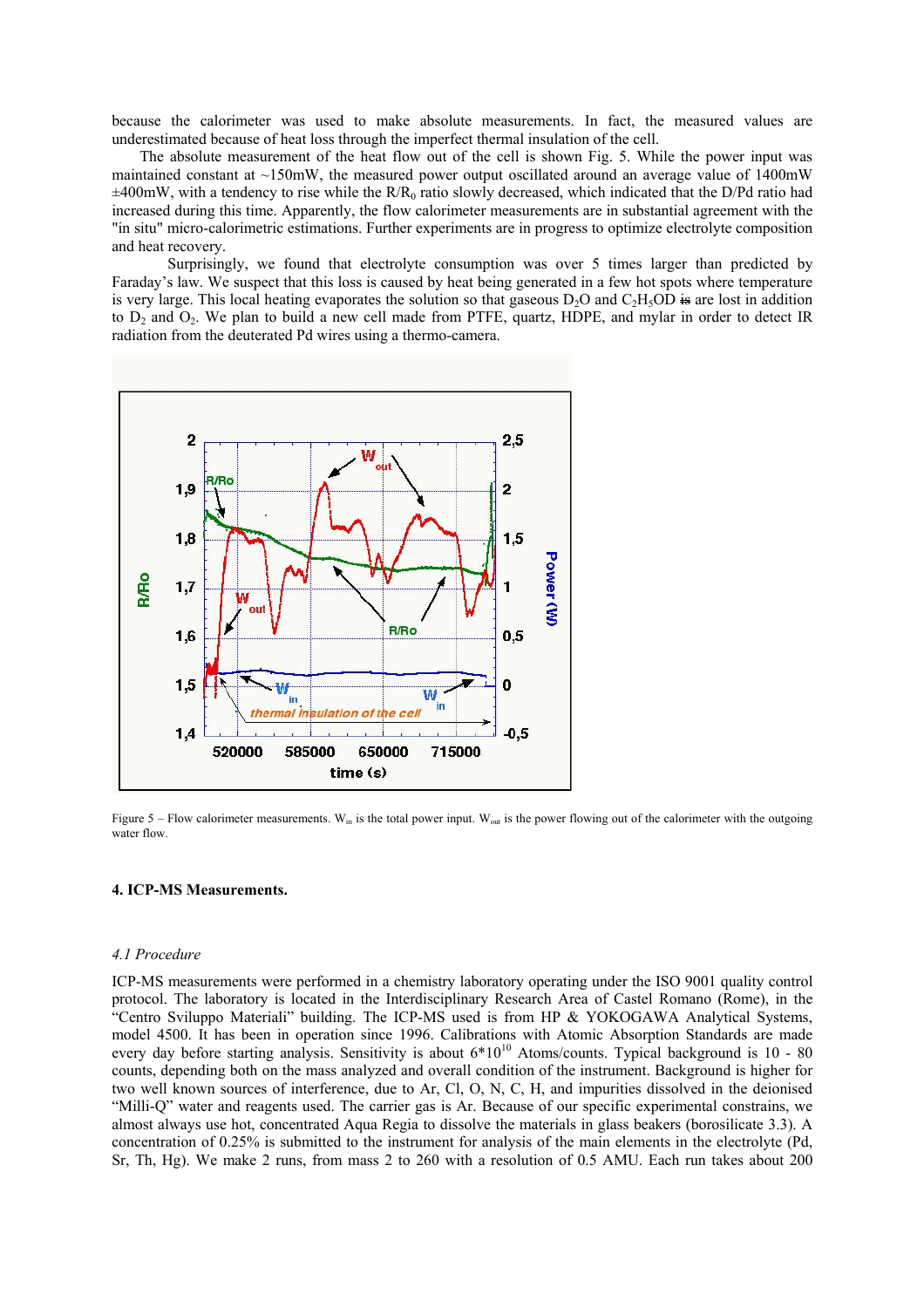seconds and sample uptake is 0.5ml/min. Blank and mass tuning (Li, Y, Tl) runs are made at the beginning of analysis, after 3 hours of operations, and at the end of the study. Calibration is done more frequently if an element is at a particularly high concentration. Between each measurement there is a washing cycle of about 10 minutes using HNO<sub>3</sub> at 5% concentration or Aqua Regia if needed. A blank measurement is always performed.

Data are analyzed according to the general recommendation of ICP-MS manufacturer and to our specific operating conditions. We especially want to avoid spurious results caused by double mass and half-mass signals adding to the masses of interest. To solve such problems, we performed a large number of analysis using standard solutions of elements of interest to calibrate the machine. Obviously,  $D_2O$  and  $C_2H_5OD$  were also carefully characterized.

The cell was cleaned after each experiment using repeated cycles of water and organic solvents in an ultrasonic hot bath. After Experiment #2 (Feb. 14, 2003; see Table 1a), we increased the duration of immersion in HNO<sub>3</sub> (65%, 60°C) from 2 minutes to 14 hours because we suspected that a residual amount of Cs might be be hidden somewhere in the cell.

#### *4.2 Experimental results*

#### $4.2.1$  Sr  $\rightarrow$ *Mo*

Results using Sr within the electrolyte were reported in Ref.26. We observed that some of the Sr was transmuted to elements with mass 94 and 96, qualitatively in agreement with the Y. Iwamura results. Moreover, the total amount of Mo atoms we found  $(1-2.10^{15})$ , normalized to Pd electrode surface (about  $1 \text{ cm}^2$ ), is very similar to the Iwamura gas experiments.

#### 4.2.2  $Cs \rightarrow Pr$

Transmutation of Cs to Pr (according to Y. Iwamura) was not observed when we used concentrated Cs because we were not able to achieve a sufficiently high deuterium concentration in the cathode. Much to our surprise, results were better when a Th salt was used with a "proper mixture" of Ca and Sr salts. Using these mixtures, we apparently transmuted Cs and, in smaller amounts, Pr. We note that the thorium salt did not contain measurable impurities of Cs or Pr, according to both the assay from the chemical company (Aldrich) and our routine analysis by ICP-MS. In the best experiment in which apparent transmutations have been detected, the signal is nine times background.

Later (in experiments #5 and #6) we refined the method using only Th and Hg salts to increase the deuterium concentration in Pd. In experiment #6 we observed a signal to background ratio as large as 21. Experiment #4 did not achieve the necessary deuterium concentration, making it a very useful blank for ICP-MS analysis.

In other words, apparent transmutations of Cs into Pr occurred in an electrochemical environment, similar to those reported by Y. Iwamura in a gaseous environment<sup> $(25, 29)$ </sup> and recently confirmed by A. Takahashi *et*. *al.*(30)

#### *4.2.3 Thorium results*

We performed a total of 4 experiments with Th salts, in amounts ranging from  $8x10^{-6}$  to  $6.5x10^{-5}$  moles in the total volume of electrolyte. The pH for the Th solution was 3 compared to 4 for the Sr solution.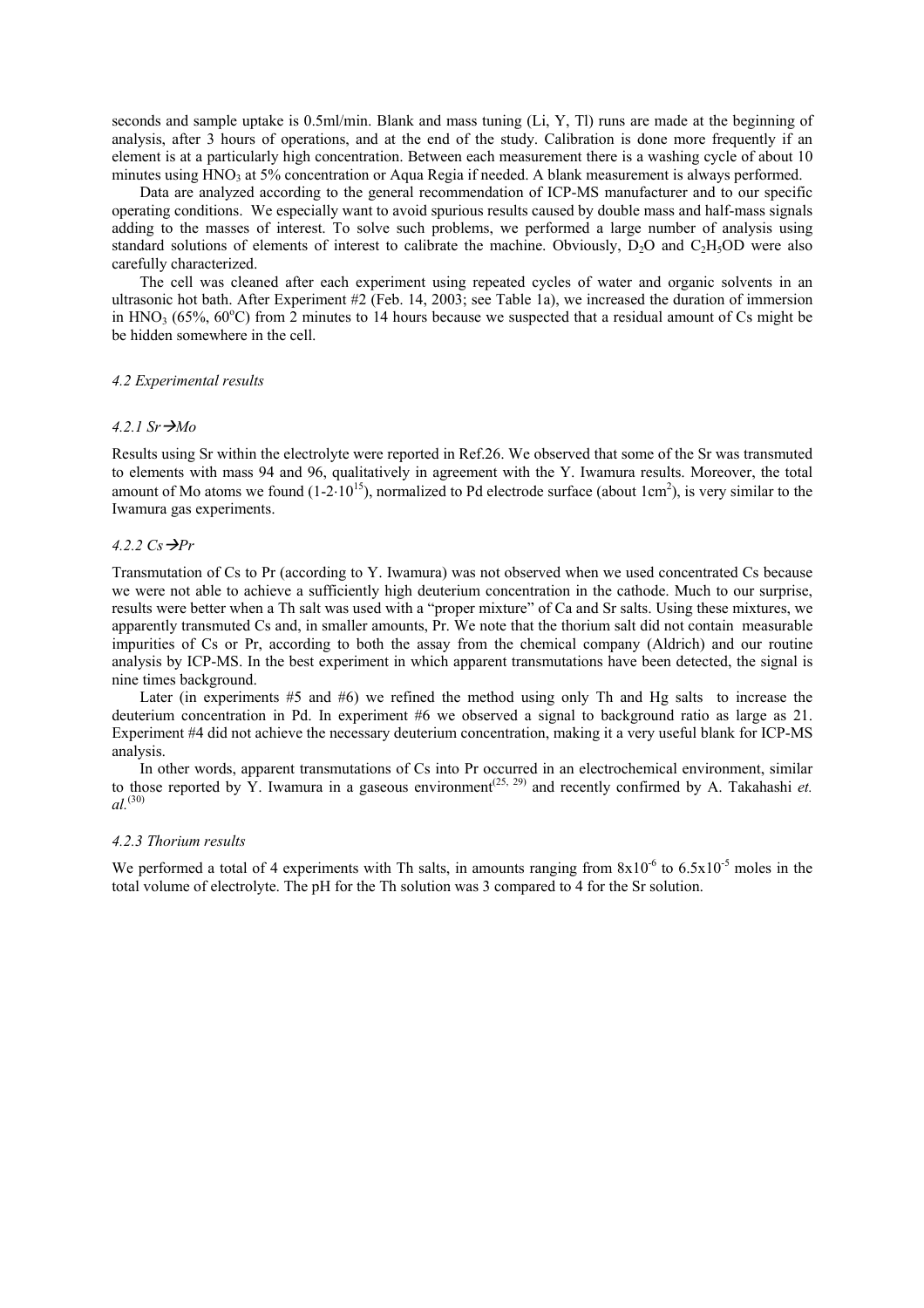# *4.2.4 ICP-MS: results*

Some results are summarized in Tables 1 and 2. We list masses that are relatively easy to interpret and for which reproducible results were obtained. We observed several other anomalies that are not yet fully understood. We anticipate that most of such anomalies are in the range of masses 46 - 60, 107 - 116, along with some isotopic anomaly for Pd.

| Exp | Date:                   | <b>Electrolyte composition:</b>                                                      | <b>Comments on results</b>             |  |
|-----|-------------------------|--------------------------------------------------------------------------------------|----------------------------------------|--|
|     | begin $\rightarrow$ end | [moles]                                                                              | <b>OVL=Overloading</b>                 |  |
|     | $\left[dd/mm/yy\right]$ |                                                                                      | S/N=Signal/Noise                       |  |
|     |                         |                                                                                      | $Pr=1$ count=6.10 <sup>10</sup> Atoms; |  |
| #1  | $20/12/02 \rightarrow$  | $\text{CsNO}_3[5.10^{-5}] - \text{SrCl}_2[1.10^{-5}]$                                | Almost No OVL;                         |  |
|     | 16/01/03                | LiOD $[1.5 \cdot 10^{-5}] - H_2SO_4[5 \cdot 10^{-6}]$                                | Anode=Pd wire 250µm                    |  |
|     |                         | $NH3OH [1·10-4]$                                                                     | $Pr=80 \Rightarrow SNN=2$              |  |
| #2  | $17/01/03 \rightarrow$  | $CaCl2 [21 \cdot 10^{-5}] - SrCl2 [1 \cdot 10^{-4}]$                                 | 2 times OVL,                           |  |
|     | 14/02/03                | $HgCl_2$ [2.10 <sup>4</sup> ] – H <sub>2</sub> SO <sub>4</sub> [1.10 <sup>-5</sup> ] | Residual Cs??                          |  |
|     |                         |                                                                                      | $Pr=170 = >S/N=4$                      |  |
| #3  | $18/02/03 \rightarrow$  | $CaCl2 [1 \cdot 10^{-5}] - SrCl2 [1 \cdot 10^{-4}]$                                  | 3 times OVL                            |  |
|     | 05/03/03                | $HgCl_2$ [2·10 <sup>-4</sup> ] - $H_2SO_4$ [1·10 <sup>-5</sup> ]                     | $R/Ro=1.706$                           |  |
|     |                         | $Th(NO_3)_4 [8.10^{-6}]$                                                             | $Pr=370 \Rightarrow S/N=9$             |  |
| #4  | $04/04/03 \rightarrow$  | $HgCl_2$ [1.10 <sup>-5</sup> ] - $Hg_2SO_4$ [1.10 <sup>-4</sup> ]                    | No OVL                                 |  |
|     | 14/04/03                | $Th(NO_3)_4 [2.1 \cdot 10^{-5}]$                                                     |                                        |  |
| #5  | $15/04/03 \rightarrow$  | $Th(NO_3)_4 [2.10^{-6}]$                                                             | Several times OVL; Excess              |  |
|     | 19/05/03                | $Hg_2SO_4$ [2.10 <sup>-6</sup> ]                                                     | heat; $Pr=300=>S/N=6$                  |  |
| #6  | $24/05/03 \rightarrow$  | $Th(NO3)4 [2.10-6]$                                                                  | Several times OVL;                     |  |
|     | 14/07/03                | $Hg_2SO_4$ [5.10 <sup>-6</sup> ]                                                     | Excess heat.                           |  |
|     |                         |                                                                                      | $Pr=1.4E3 = >S/N=21$                   |  |
|     |                         |                                                                                      | $208Pb$ anomaly                        |  |

Table 1: Results of ICP-Ms analysis. Please note that "overloading" is defined here as D/Pd>0.9.

Table 2: shown here are the counts of the main mass found; the natural abundance is in paranthesis. The composition of the solution is described in Ref. 26.

| Exp | 31P(100)           | $\overline{^{39}}K(93.3)$ | $^{63}Cu(69.2)$<br>$^{65}Cu(30.8)$<br>$63/65 = 2.25$ | $1^{64}Zn(48.6)$<br>$^{66}Zn(27.9)$<br>$^{67}Zn(4.1)$<br>$^{68}Zn(18.8)$ | $\frac{133}{133}Cs(100)$ | $1^{206}Pb(24.1)$<br>$1^{207}Pb(22.1)$<br>$1^{208}Pb(52.4)$<br>$206/208 = 0.46$ |
|-----|--------------------|---------------------------|------------------------------------------------------|--------------------------------------------------------------------------|--------------------------|---------------------------------------------------------------------------------|
| #1  | $7.10^{3}$         | $2.2 \cdot 10^6$          | $2.4 \cdot 10^{6}$                                   | $2.7 \cdot 10^{6}$                                                       | $>3.10^8$                | $1.10^{4}$                                                                      |
| #2  | $\Omega$           | $\theta$                  | $2.1 \cdot 10^6$<br>$63/65=1.94$                     | $1.8 \cdot 10^6$                                                         | $6.10^{5}$               | $4.10^{5}$                                                                      |
| #3  | $4.10^{5}$         | $2.7 \cdot 10^6$          | $6.1 \cdot 10^{6}$<br>$63/65=1.93$                   | $1.7 \cdot 10^{7}$                                                       | $1.10^{6}$               | $9.5 \cdot 10^5$                                                                |
| #4  | $2.5 \cdot 10^4$   | $1.4 \cdot 10^6$          | $2.9 \cdot 10^{6}$<br>$63/65=2.05$                   | $7.5 \cdot 10^3$                                                         | $1.94 \cdot 10^{5}$      | $6.9 \cdot 10^5$                                                                |
| #5  | $1.8 \cdot 10^{6}$ | $2.3 \cdot 10^{6}$        | $2.4 \cdot 10^{7}$<br>$63/65=2.07$                   | $1.2 \cdot 10^{7}$                                                       | $9.10^4$                 | $1.5 \cdot 10^{6}$                                                              |
| #6  | $2.72 \cdot 10'$   | $6.4 \cdot 10^6$          | $9.3 \cdot 10^8$<br>$63/65=2.08$                     | $5.1 \cdot 10^8$                                                         | $2.2 \cdot 10^5$         | $2.10^{8}$<br>$206/208 = 39$                                                    |

#### **3 Conclusions**

After a large number of experiments during 14 years of research aimed at finding anomalous effects in systems forced to a high concentration of deuterium, we are confident that most of the observed effects occur at the interface between the solution and the Pd bulk. A properly formed layer of a third element is necessary.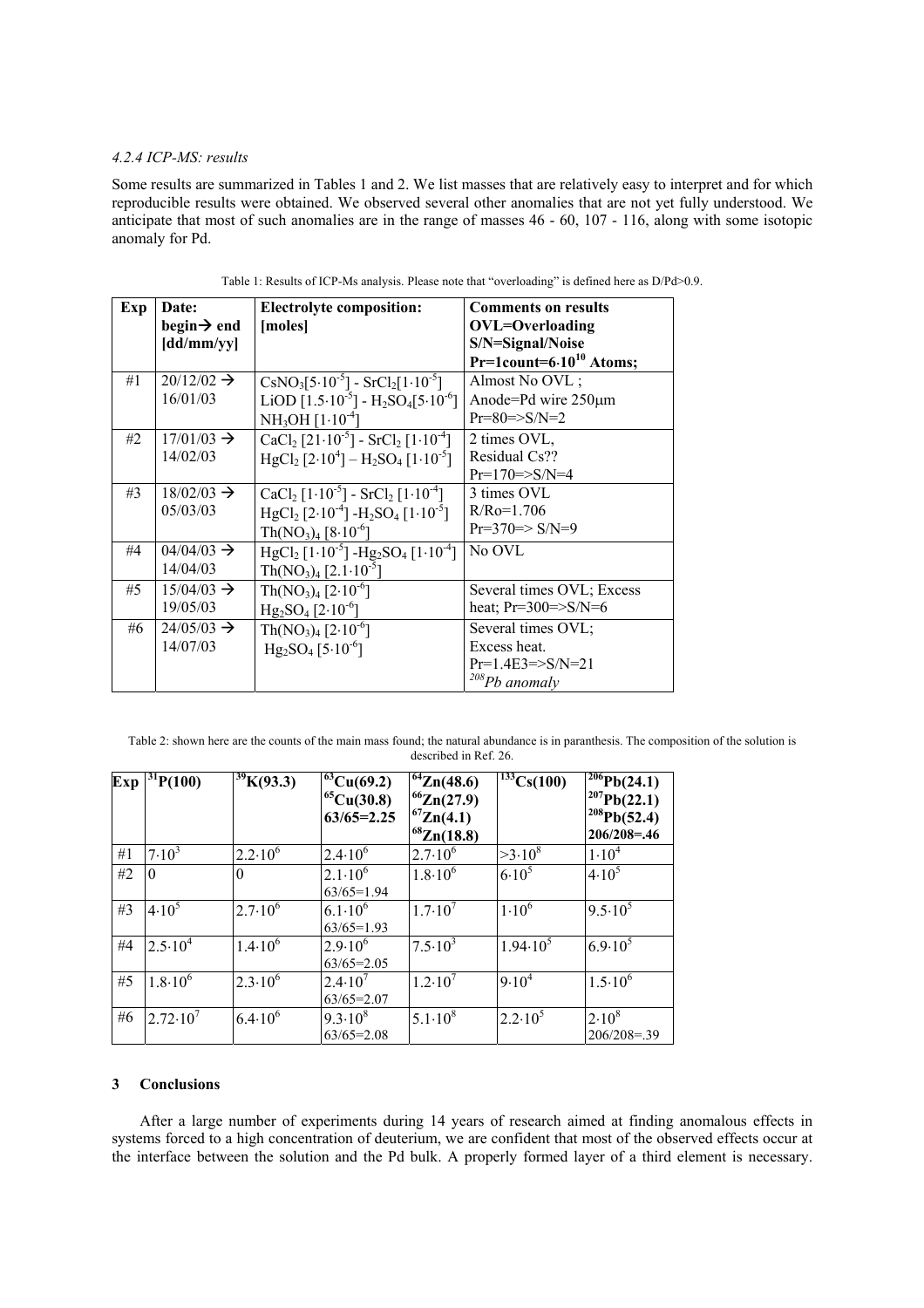Nonequilibrium is also necessary to trigger the effects. Recently, we found that using a deuterated hydroalcoholic solution made slightly acid works very well. Addition of Th and Hg salts at micromolar concentrations improve the effects even at very low electrolytic current density ( $\leq 10 \text{mA/cm}^2$ ).

We think that the model developed by Akito Takahashi about multi-body resonance fusion of deuterons<sup>(31)</sup> can explain most of the thermal and isotopic anomalies, including foreign elements, that we have recently observed.

Further work is necessary to fully characterise the system and increase the magnitude of the effects.

## **4 Acknowledgements**

We would like to thank Jed Rothwell and Edmund Storms for their critical reading of our paper and useful suggestions.

# **References**

- 1. M. Fleischmann, S. Pons, M.Hawkins Journal of Electroanalytical Chemistry 261, 301-308, (April 1989).
- 2. S.E. Jones, E. P. Palmer et al. *Observation of Cold Nuclear Fusion in Condensed Matter*, Nature 338: 737- 740 (April 1989).
- 3. F. Celani,…A. Spallone, V. di Stefano, P. Marini et al.. *Results of 1st generation experiments, at Gran Sasso underground laboratory, on nuclear cold fusion*, <<Understanding Cold Fusion Phenomena>>, 15-16 Settembre 1989 Varenna (Italy), SIF Conf. Proc., Vol. 24, pp.257-266; ISBN 88-7794-031-X.
- 4. F. Celani, A. Spallone*…*V. di Stefano, P. Marini. *Further measurements on electrolytic cold fusion with D2O and palladium at Gran Sasso Laboratory*, Fusion Technology, Vol.17, pp.718-724, (1990). ISSN: 0748-1896.
- 5. F. Celani, A. Spallone,.…P. Marini et al. *Measurements in the Gran Sasso Laboratory: evidence for nuclear effects in electrolysis with Pd/Ti and in different tests with deuterated high temperature superconductors.* <<Anomalous Nuclear effects in deuterium/solid systems>> Provo, UT 1990 (USA) American Institute of Physics: Conference Proceedings Vol. 228, pp. 62-100. ISBN 0-88318-833-3.
- 6. S. E. Jones, D. Bennion et al. *In quest of a trigger mechanism for neutron emissions from deuterium/solid system.* <<Anomalous Nuclear effects in deuterium/solid systems>> Provo, UT 1990 (USA) American Institute of Physics: Conference Proceedings Vol. 228, pp. 206-235. ISBN 0-88318-833-3.
- 7. F. Celani, A. Spallone,…P. Marini et al. *Search for neutron emission from deuterided high temperature superconductors in a very low background environment* <<The Science of Cold Fusion>> ICCF2, 29 June-4 July 1991 Como (Italy) Conference Proceedings Vol.33 SIF, pp.113-121 ISBN 88-7794-045-X.
- 8. A. Takahashi, A. Mega et al*. Anomalous Excess Heat by D2O/Pd Cell under L-H Mode Electrolysis* <<Frontiers of Cold Fusion>>, October 1992, Nagoya (Japan), Edited by H. Ikegami. Frontier Science Series No. 4. Univ. Acad. Press Tokyo (Japan). pp.79-91; ISBN 4-946443-12-6.
- 9. F. Celani, A. Spallone et al*. Measurements of Excess Heat and Tritium during Self-Biased Pulsed Electrolysis of Pd-D2O.* <<Frontiers of Cold Fusion>> Oct. 1992, Nagoya (Japan), Edited by H. Ikegami; Frontier Science Series No. 4. Univ. Acad. Press Tokyo (Japan). pp.93-105; ISBN 4-946443-12-6.
- 10. F. Celani, A. Spallone,….P. Marini, V. di Stefano. *High power* µ*s pulsed electrolysis for high deuterium loading in Pd plates.* Transaction of Fusion Technology Vol.26, No. 4T, December 1994, pp.127-137. ISSN: 0748-1896. Proceedings of the ICCF4, Lahaina, Maui, Hawaii, December 6-9, 1993.
- 11. F. Celani, A. Spallone ,…..P. Marini, V. di Stefano. *D/Pd loading ratio up to 1.2:1 by High Power* µ*s Pulsed Electrolysis in Pd Plates.* Proc. of the "International Symposium on Cold Fusion and Advanced Energy Sources", Belarusian State University, Minsk, Belarus, May 24-26, 1994. Edited by Hal Fox. Published by "FUSION INFORMATION CENTER", Salt Lake City, Utah-USA.
- 12. F. Celani, A. Spallone,….P. Marini, V. di Stefano et al. *Reproducible D/Pd ratio>1 and excess heat correlation by 1*µ*s pulse, high current electrolysis.* Fusion Technology, Vol.29, pp.398-404, 1996. ISSN: 0748-1896.
- 13. F. Celani, A. Spallone,…P.Marini, V. di Stefano,..A. Mancini. *High power* µ *s pulsed electrolysis using palladium wires: evidence for a possible "phase" transition under deuterium overloaded conditions and related excess heat*. ICCF5, April 9-13, 1995 Monte-Carlo; pp.57-68.
- 14. F. Celani, A. Spallone,…P. Marini, V. di Stefano,..A. Mancini. *Deuterium overloading of palladium wires by means of high power* µ*s pulsed electrolysis and electromigration: suggestion of a "phase transition" and related excess heat.* Physics Letters A 214 (1996), pp.1-13.